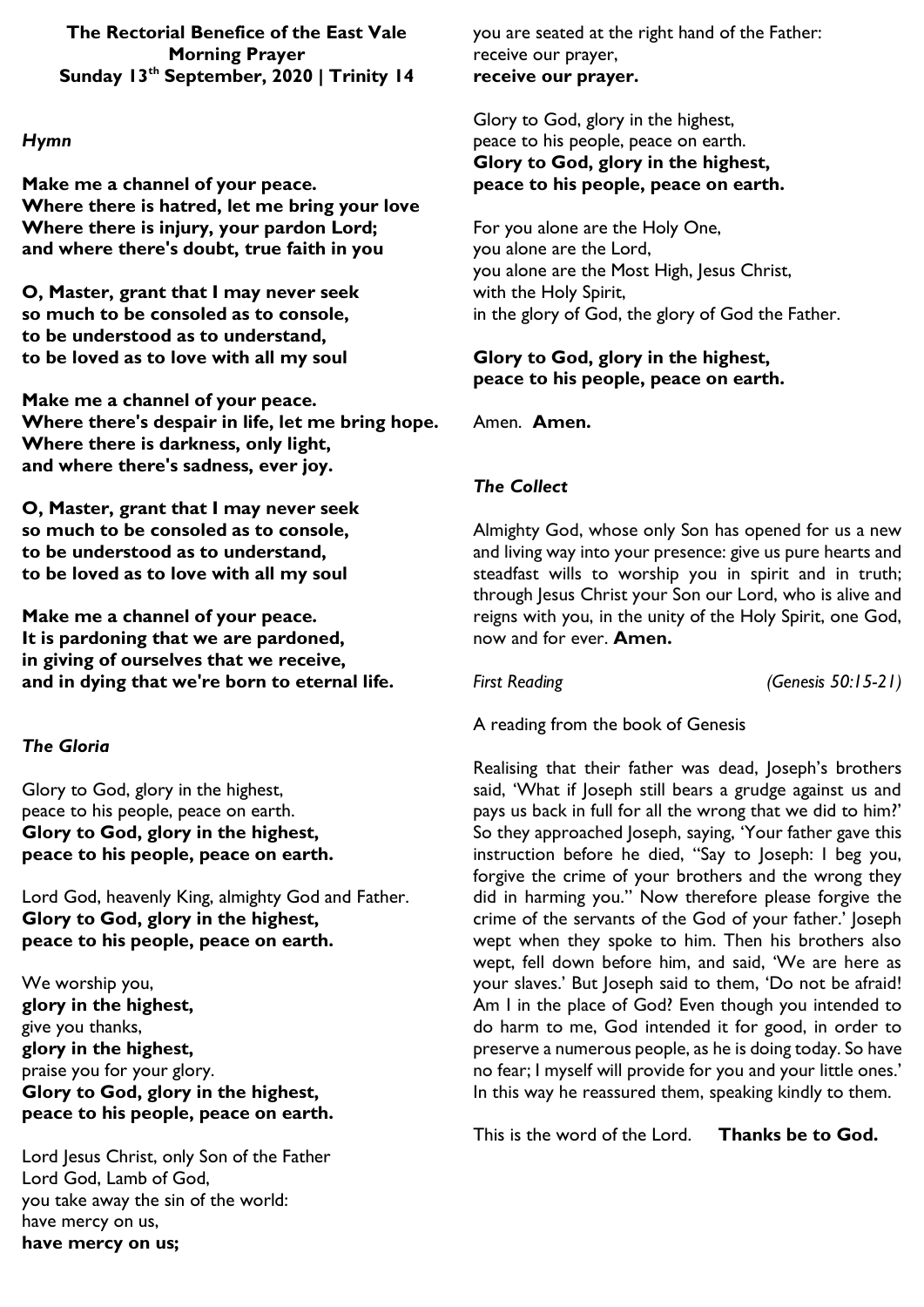## **R/ The Lord is full of compassion and mercy.**

The Lord is full of compassion and mercy, slow to anger and of great kindness. He will not always accuse us; neither will he keep his anger forever. **R/**

He has not dealt with us according to our sins, nor rewarded us according to our wickedness. For as the heavens are high above the earth, so great is his mercy upon those who fear him. **R/**

As far as the east is from the west, so far has he set our sins from us. As a father has compassion on his children, so is the Lord merciful towards those who fear him. **R/**

*Second Reading (Romans 14:1-12)*

A reading from Paul's letter to the Romans

Welcome those who are weak in faith, but not for the purpose of quarrelling over opinions. Some believe in eating anything, while the weak eat only vegetables. Those who eat must not despise those who abstain, and those who abstain must not pass judgement on those who eat; for God has welcomed them. Who are you to pass judgement on servants of another? It is before their own lord that they stand or fall. And they will be upheld, for the Lord is able to make them stand. Some judge one day to be better than another, while others judge all days to be alike. Let all be fully convinced in their own minds. Those who observe the day, observe it in honour of the Lord. Also those who eat, eat in honour of the Lord, since they give thanks to God; while those who abstain, abstain in honour of the Lord and give thanks to God. We do not live to ourselves, and we do not die to ourselves. If we live, we live to the Lord, and if we die, we die to the Lord; so then, whether we live or whether we die, we are the Lord's. For to this end Christ died and lived again, so that he might be Lord of both the dead and the living. Why do you pass judgement on your brother or sister? Or you, why do you despise your brother or sister? For we will all stand before the judgement seat of God. For it is written, 'As I live, says the Lord, every knee shall bow to me, and every tongue shall give praise to God.' So then, each of us will be accountable to God.

This is the word of the Lord **Thanks be to God**

*The Gospel (Matthew 18:21-35)*

*Alleluia! Alleluia! Give thanks to the risen Lord. Alleluia! Alleluia! Give praise to his name.*

### **Jesus is Lord of all the earth, he is the king of creation.**  *Alleluia! Alleluia!...*

The Lord be with you. **And also with you.**

Listen to the gospel of Christ according to Saint Matthew. **Glory to you, O Lord.**

Peter came and said to Jesus, 'Lord, if another member of the church sins against me, how often should I forgive? As many as seven times?' Jesus said to him, 'Not seven times, but, I tell you, seventy-seven times. For this reason the kingdom of heaven may be compared to a king who wished to settle accounts with his slaves. When he began the reckoning, one who owed him ten thousand talents was brought to him; and, as he could not pay, his lord ordered him to be sold, together with his wife and children and all his possessions, and payment to be made. So the slave fell on his knees before him, saying, "Have patience with me, and I will pay you everything." And out of pity for him, the lord of that slave released him and forgave him the debt. But that same slave, as he went out, came upon one of his fellow-slaves who owed him a hundred denarii; and seizing him by the throat, he said, "Pay what you owe." Then his fellow-slave fell down and pleaded with him, "Have patience with me, and I will pay you." But he refused; then he went and threw him into prison until he should pay the debt. When his fellowslaves saw what had happened, they were greatly distressed, and they went and reported to their lord all that had taken place. Then his lord summoned him and said to him, "You wicked slave! I forgave you all that debt because you pleaded with me. Should you not have had mercy on your fellow-slave, as I had mercy on you?" And in anger his lord handed him over to be tortured until he should pay his entire debt. So my heavenly Father will also do to every one of you, if you do not forgive your brother or sister from your heart.'

This is the Gospel of the Lord. **Praise to you, O Christ.**

**Spread the good news o'er all the earth, Jesus has died and risen.**  *Alleluia! Alleluia!...* 

*The Homily Rev'd Angela*

The theme of the gospel reading this morning is FORGIVENESS, a word that we think we understand when God forgives us, but a word that is more difficult when we need to forgive others. It throws up for me lots of questions, just like Peter – Is there a limit to forgiveness? Is there a scale of things that we can forgive can and others that we cannot forgive? Disputes, yes; arguments, yes; accidents, yes; robbery, probably; adultery, possibly, violence, not so sure; abuse of others,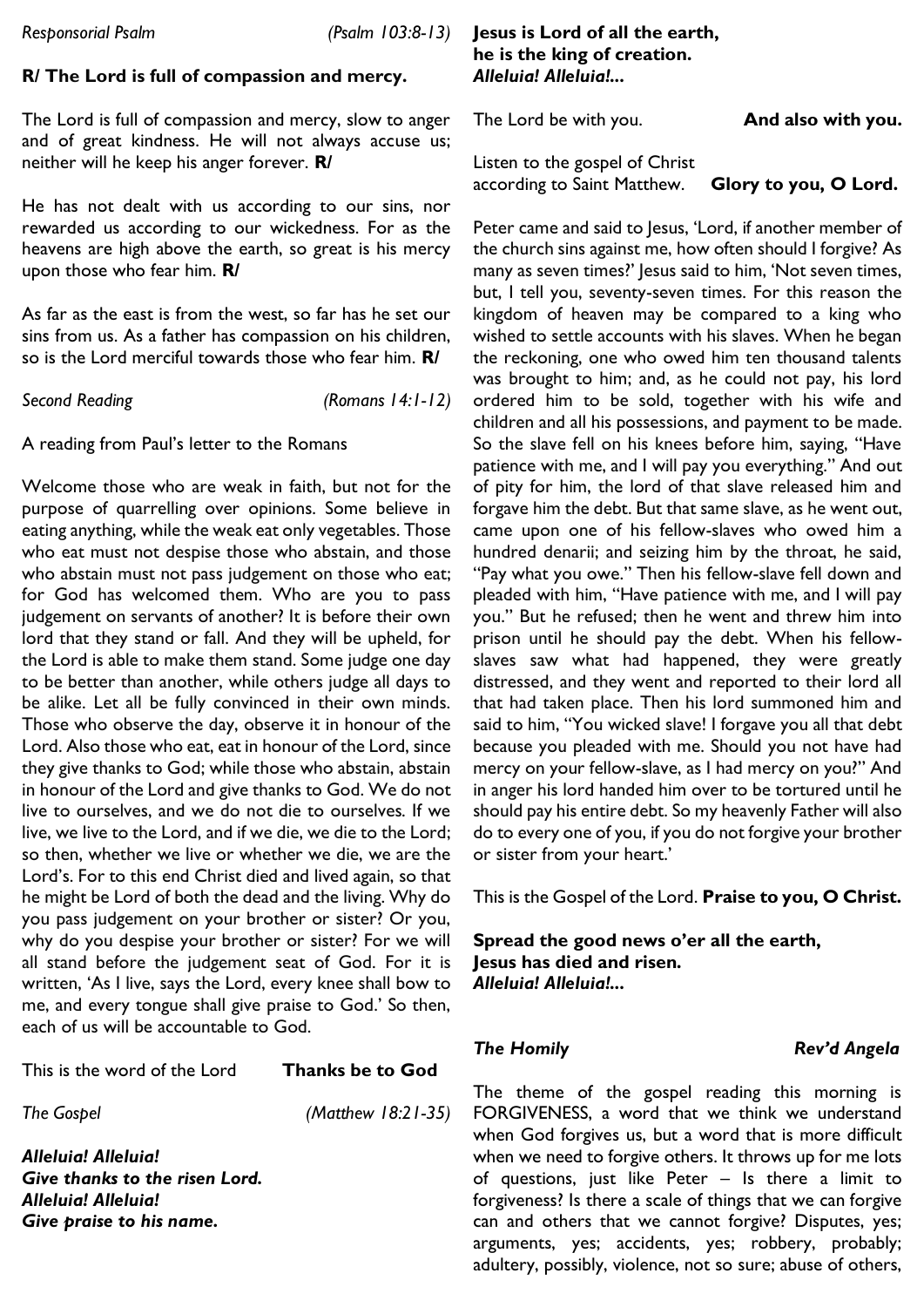not so sure; murder, not so sure. How difficult is it to forgive?

At the end of August this year, I was watching the court case from New Zealand, when Brenton Tarrant a 29 year-old white supremacist was on trial for gunning down and killing 51 people and attempting to kill 40 others while they were worshipping at a mosque in Christchurch. The first three days of the case comprised of the victim impact statements - the families of the 51 who were killed spoke about their loved ones who had been murdered. They spoke directly to the perpetrator, many of course were very angry and very sad, one wife said 'I am never going to forgive you' another one said she was close to forgiving him and some families actually said to him in court 'I forgive you'. Fared Ahmed who lost his wife in the shooting said 'I don't have any grudge against him, I have forgiven him and I am praying for him that God will guide him and one day he will be a saviour.' Many powerful words and testimonies came out of that courtroom, brave people of faith, forgiving this killer for what he had done. How difficult would it be to forgive such an horrendous hate crime? How would we feel or deal with that situation? As Christians forgiveness should be in the heart of all that we do, offering that forgiveness allows our hearts to be open to Gods love and forgiveness for us.

The gospel reading today helps us start to understand forgiveness and how we apply it to our lives and the life of the church. We hear Peter's question, which seems practical and in fact a common-sense question. Jesus tells us to forgive but Peter wants to know who and how we should forgive and is there a limit to the forgiveness we offer. Jesus then explains by telling the parable of the Unforgiving Servant. Through this parable, Jesus is trying to explain that if you yourself are being forgiven, then your gratitude ought to make you forgive others in return, that sounds quite straight forward on paper. If someone does cross you, the hurt you feel may last a day or a week or in some cases annoyance can go on for months or years; if you can't forgive and let go of the grudge, it could affect your whole life with a sense of frustration and self-righteousness. God doesn't hold that grudge when we do things that might annoy him, he forgives us. Can you imagine turning up for Morning Prayer and God is in a mood and won't listen to us because of something we did to annoy him last week. We know that won't happen because he has forgiven us, and we should do the same.

Secondly, Jesus is asking us to acknowledge that forgiveness and love is a two-way process, it is a process of giving and receiving. If you shut down the part labelled forgiveness, you shut it down in both directions. Sometimes when we can't forgive our hearts become closed and the love of God cannot breakdown that barrier. I am sure that many of us have had a problem

with somebody and it ends up that we are hurting more than the person who has done wrong. In not forgiving we have closed our hearts to the love and forgiveness of God. Maybe today is a day to think of those people who have hurt us and try to open our hearts to forgive them?

Finally, back to Peter's question we need to understand that forgiveness is not limited it is constantly there for us and we should do the same for other people. Would 7 times be enough, Peter asks, and Jesus responds  $70 \times 7$ or 490 times. However, I don't think Jesus wants us to keep a tally, marking off each time we forgive until we get to 491 and then we can take revenge. Jesus wants us always to forgive. Jesus' entire mission was about implementing Gods plan to deal with the evil that had infected the world. Forgiveness was not an incidental feature of Jesus' Kingdom building it is the foundation on which the Kingdom is built.

As Christians we must learn how to show forgiveness all the time not just  $7$  or  $7\times70$  times but all the time where or whatever we are doing. It's what God is all about - love and forgiveness. Something that is not easy but something we should strive for in our lives and in our faith.

*Hymn [Requested by Ann Bryant in memory of her late husband Dennis who would have been 88 on 14th September]*

**And can it be that I should gain An int'rest in the Saviour's blood? Died He for me, who caused his pain? For me, who him to death pursued? Amazing love! how can it be That Thou, my God, should die for me? Amazing love! how can it be That Thou, my God, should die for me!**

**Long my imprisoned spirit lay fast bound in sin and nature's night; thine eye diffused a quick'ning ray, I woke, the dungeon flamed with light; My chains fell off, my heart was free; I rose, went forth and followed Thee. My chains fell off, my heart was free; I rose, went forth and followed thee.**

**No condemnation now I dread; Jesus, and all in him is mine! Alive in him, my living head, And clothed in righteousness divine, bold I approach the eternal throne, and claim the crown, through Christ my own. Bold, I approach the eternal throne, And claim the crown, through Christ my own.**